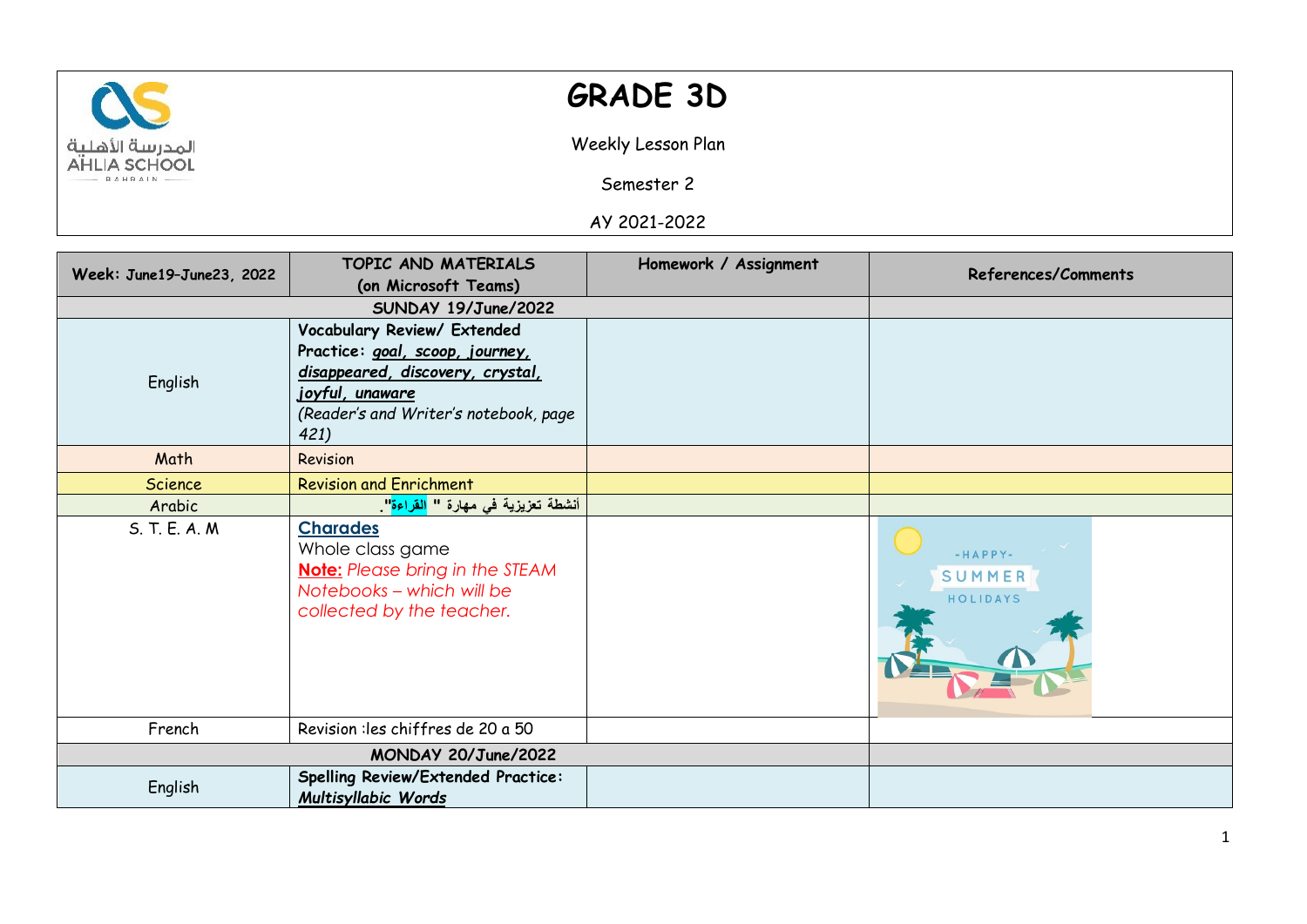|                        | (Reader's and Writer's notebook, page<br>423)                                                 |                                                                                                                                                                                                                                                                               |
|------------------------|-----------------------------------------------------------------------------------------------|-------------------------------------------------------------------------------------------------------------------------------------------------------------------------------------------------------------------------------------------------------------------------------|
| Math                   | Revision                                                                                      |                                                                                                                                                                                                                                                                               |
| <b>Science</b>         | <b>Revision and Enrichment</b>                                                                |                                                                                                                                                                                                                                                                               |
| Arabic                 | أنشطة تعزيزية في مهارة " <mark>التعبير</mark> ".                                              |                                                                                                                                                                                                                                                                               |
| French                 | Revision : les chiffres de 20 a 50                                                            | Bonnes                                                                                                                                                                                                                                                                        |
| Art                    | Portrait                                                                                      |                                                                                                                                                                                                                                                                               |
|                        | TUESDAY 21/June/2022                                                                          |                                                                                                                                                                                                                                                                               |
| English                | <b>Grammar/ Extended Practice:</b><br>Commas<br>(Reader's and Writer's notebook, page<br>422) |                                                                                                                                                                                                                                                                               |
| Math                   | Revision                                                                                      |                                                                                                                                                                                                                                                                               |
| Science                | <b>Revision and Enrichment</b>                                                                |                                                                                                                                                                                                                                                                               |
| Arabic                 | أنشطة تعزيزية في " القواعد النَ <b>َ</b> حوية" <mark>.</mark>                                 |                                                                                                                                                                                                                                                                               |
| <b>Islamic Studies</b> | تلاوة القرآن الكريم<br>(تلاوة سورة الأعلى(الآيات 1-10<br>صفحة :36                             |                                                                                                                                                                                                                                                                               |
| Social Studies         | التربية للمواطنة<br>تراث بلادي الوطني<br>ص: 32                                                | أولياء الأمور الأفاضل<br>تعزيزا للرؤى والمساعي الحثيثة التي نبذلها المدرسة الأهلية، والتي<br>ترتكز على تثبيت روابطُّ الولاء والاُنْتماء التي تربط الطلبة<br>بمجتمعهم المحلي وتعزز روابط المواطنة لديهم، ارتأينا لاستثمار<br>الموقف التعليمي يوم  الموافق  والذي يتزامن مع سير |